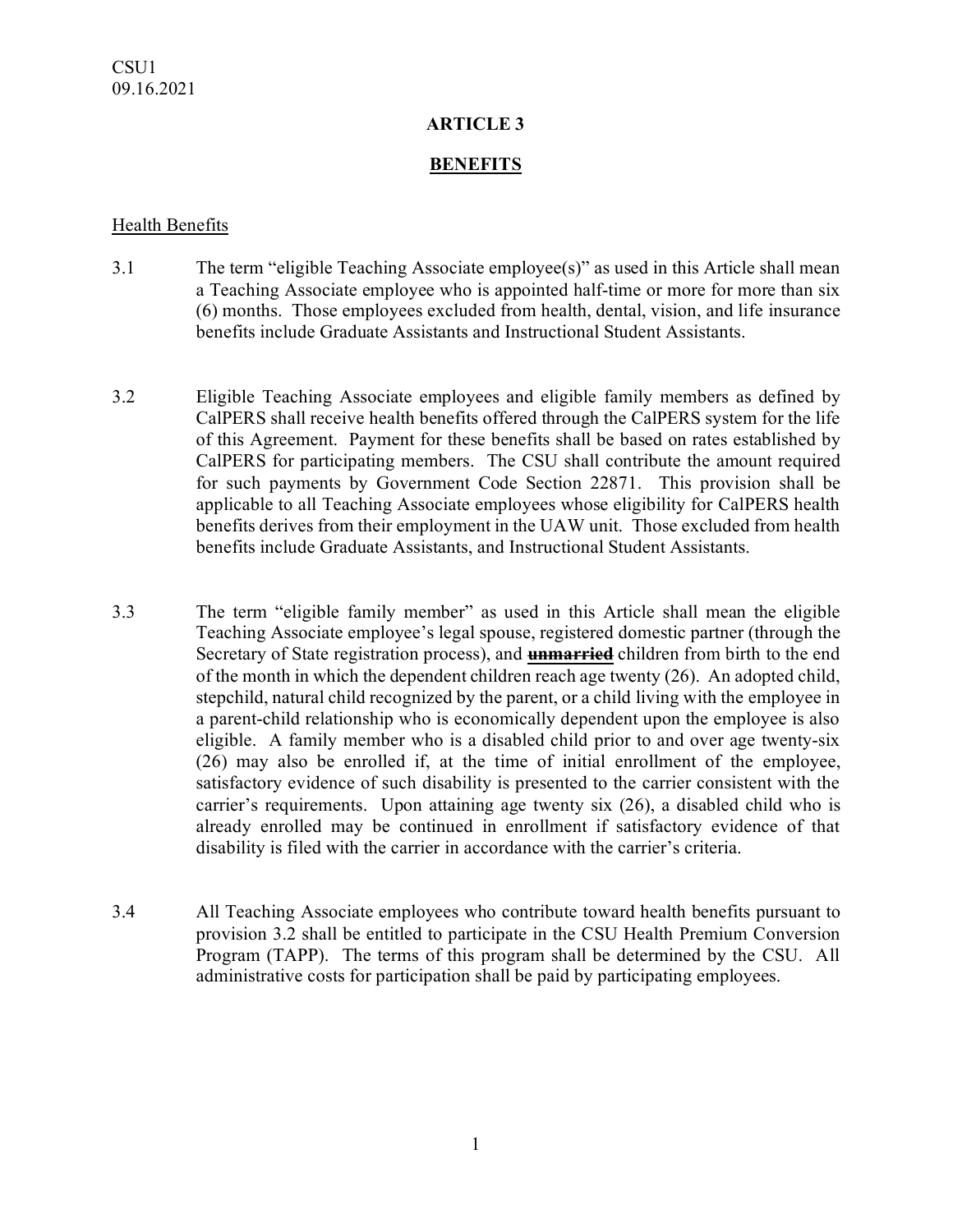CSU1 09.16.2021

### Dental Plans

3.5 CSU dental benefits shall be offered to eligible Teaching Associate employees and eligible family members as defined in 3.1 and 3.3 for the life of this Agreement, fully paid by the CSU. The level of benefits shall equal the following plans in existence on June 24, 2005: the CSU basic Prepaid Dental Plan and the CSU Enhanced Level I Indemnity Dental Plan.

### Vision Care

3.6 Eligible Teaching Associate employees and eligible family members as defined in this 3.1 and 3.3 shall be entitled to receive vision care benefits as provided in the program presently offered by CSU and the CSU's contribution shall equal one hundred (100) percent of the basic monthly premium for the life of this Agreement.

### Flex Cash Program

- 3.7 Teaching Associate employees eligible for either health or dental insurance pursuant to this Agreement shall be entitled to waive health and/or dental insurance in exchange for the following monthly payments:
	- a. Waive medical & dental \$140 per month
	- b. Waive medical only \$128 per month
	- c. Waive dental only \$12 per month

In order to participate, each eligible Teaching Associate employee will be required to request participation and certify that he/she has alternative non-CSU insurance for the CSU insurance being waived.

### Health Care Reimbursement Account

3.8 All eligible Teaching Associate employees shall be entitled to participate in the CSU Health Care Reimbursement Account (HCRA) Plan. The terms of this plan shall be determined by the CSU and in accordance with Internal Revenue Service regulations. All administrative costs for participation shall be paid by participating employees.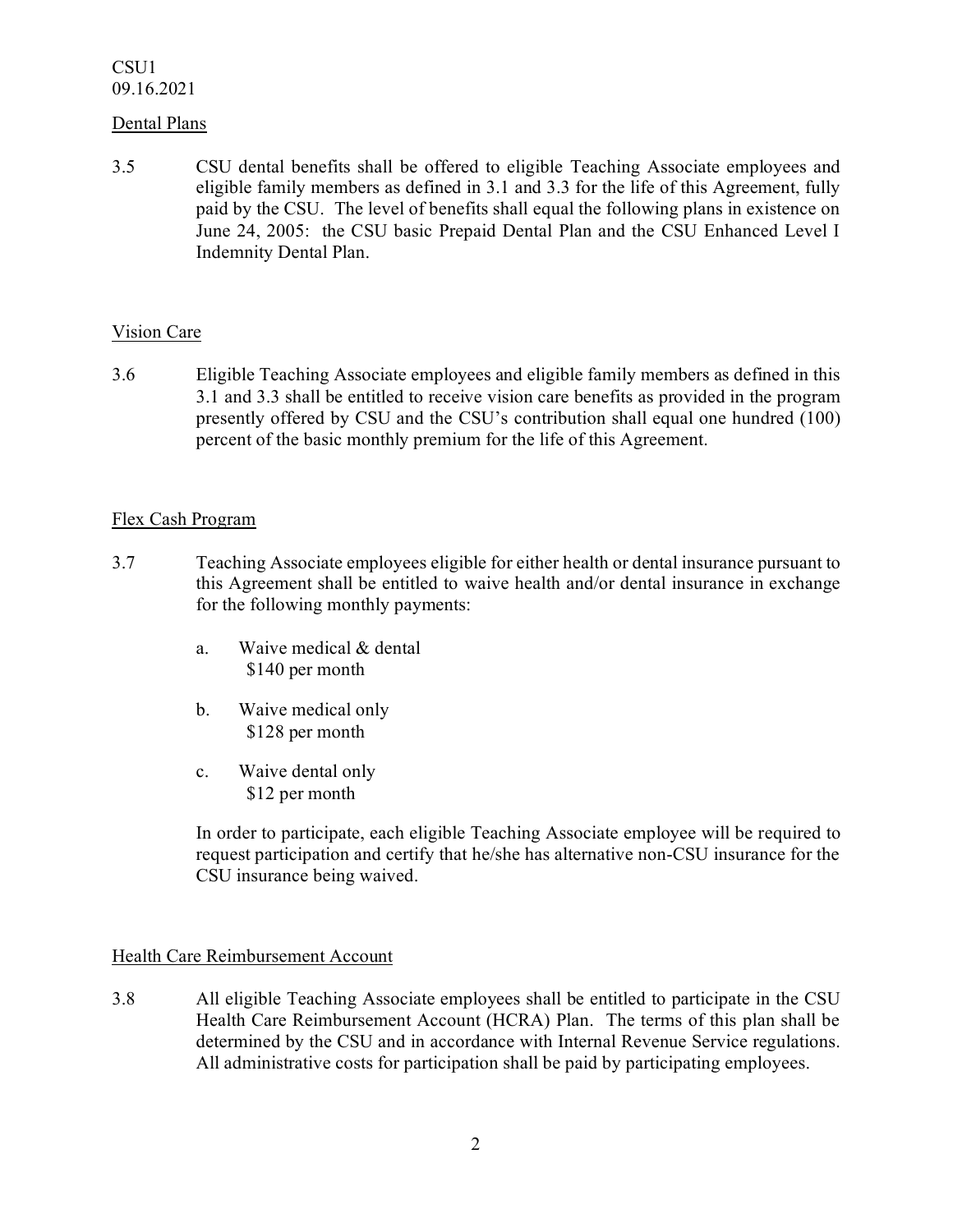# CSU1 09.16.2021

### Childcare and Dependent Care Reimbursement Account

- 3.9 The CSU and the Union acknowledge that pursuant to the rules of the relevant Auxiliary Organizations on each campus, childcare services are available to employees due to their student status.
- 3.10 All eligible Teaching Associate employees shall be entitled to participate in the CSU Dependent Care Reimbursement Account (DCRA) plan. The terms of this plan shall be determined by the CSU and in accordance with Internal Revenue Service regulations. All administrative costs for participation shall be paid by participating employees and shall be the same as for all other employees.

### Retirement Benefits

3.11 Teaching Associate employees' eligibility for membership in the CalPERS retirement system shall be determined pursuant to the California Public Employees' Retirement Law.

> Graduate Assistants and Instructional Student Assistants are not eligible for membership in CalPERS.

### Healthcare Vesting for New Employees

3.12 Teaching Associates hired on or after July 1, 2019 and become members of CalPERS on or after July 1, 2019 shall receive the full portion of the CSU contribution payable for health benefits upon retirement at age 52 with at least 10 years of service credit **(Government Code Section 22874.8)**. In addition, Teaching Associates meeting these requirements shall be eligible for the full portion of the CSU contribution payable for basic dental plan **(Government Code Section 22958.5)**. **To the extent that a change in legislation is required to implement this provision, the UAW agrees to support the legislative changes necessary to give effect to this agreement.**

# Part-time, Seasonal and Temporary Employees Retirement Plan

3.13 All bargaining unit members are exempt from Social Security and Medicare taxes, provided the student meets the student FICA exemption addressed in Federal law.

> Employees who work during the academic breaks who do not qualify for the student FICA exemption are enrolled in the California Department of Human Resources' Parttime, Seasonal, Temporary (PST) retirement plan in lieu of Social Security. The total cost of this CalHR plan shall be paid by participating student employees in the form of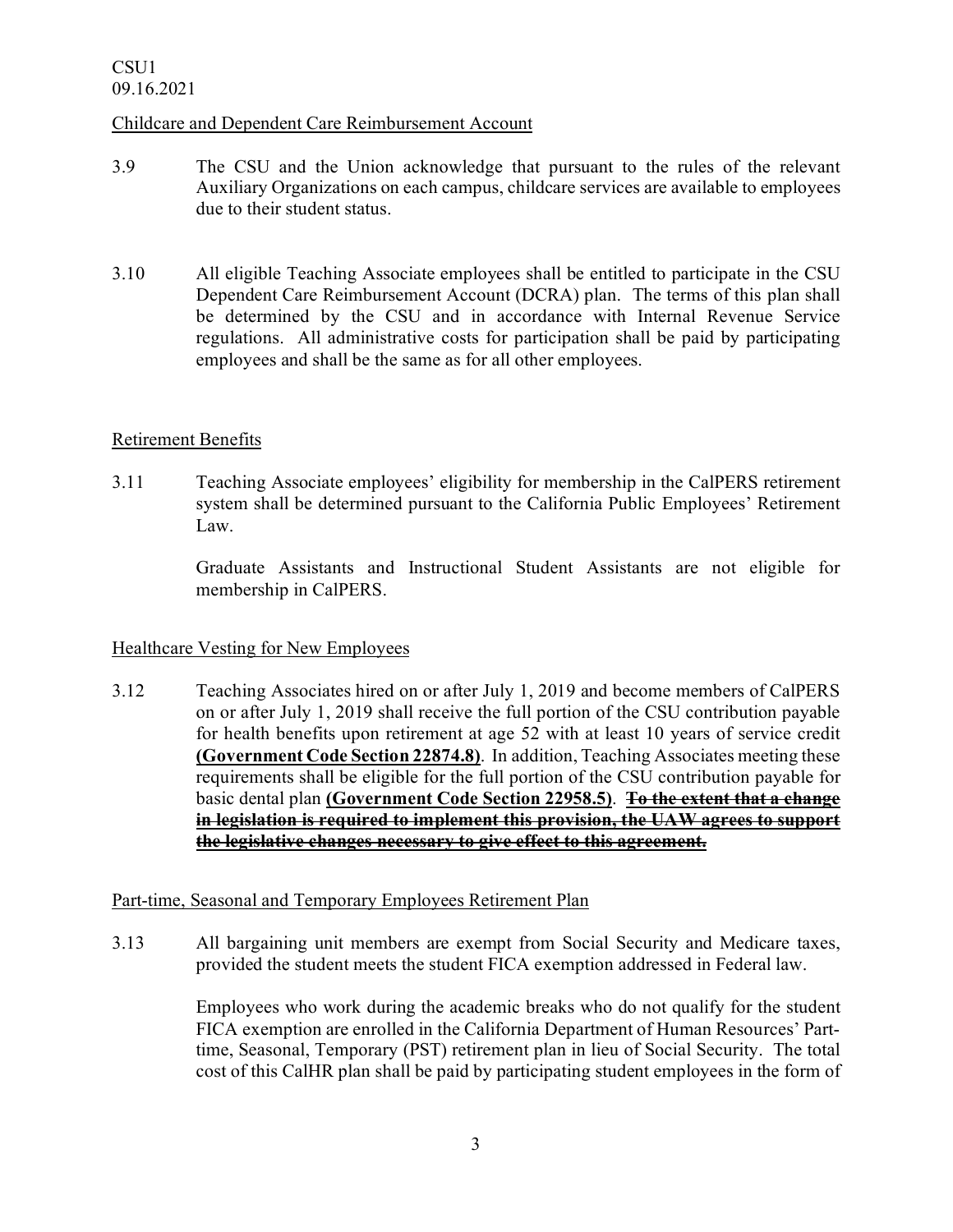a seven and one-half percent (7.5%) pre-tax reduction from a participating student employee's covered wages each pay period. There shall be no cost to the CSU.

## Travel Reimbursement

3.14 Employee expenses incurred as a result of travel on official CSU business shall be reimbursed in accordance with CSU travel regulations.

### Parking

- 3.15 An employee wishing to park at any CSU facility shall be eligible for the same category of parking permit that was available to that classification of employee as of January 1, 2004. Every employee shall pay the parking fee in accordance with CSU campus policy. The CSU shall provide payroll deductions for this purpose in accordance with CSU campus policy.
- 3.16 Eligible bargaining unit employees shall be entitled to participate in the CSU Pre-tax Parking Fee Deduction Plan under the same terms and conditions as eligible nonstudent employees.

### Life Insurance

3.17 The CSU shall provide Teaching Associate employees as defined in 3.1 with a life insurance program at no cost to the employee. This plan shall provide basic life insurance coverage during the term of employment in the amount of fifty thousand dollars (\$50,000).

# Industrial Disability Leave

3.18 Teaching Associate employees may participate in the CSU Industrial Disability Leave (IDL) program in accordance with the terms set forth by the CSU.

### Non-Industrial Disability Insurance

3.19 Teaching Associate employees may participate in the CSU Non-Industrial Disability Insurance (NDI) program in accordance with the terms set forth by the CSU.

### 403(b) Plan